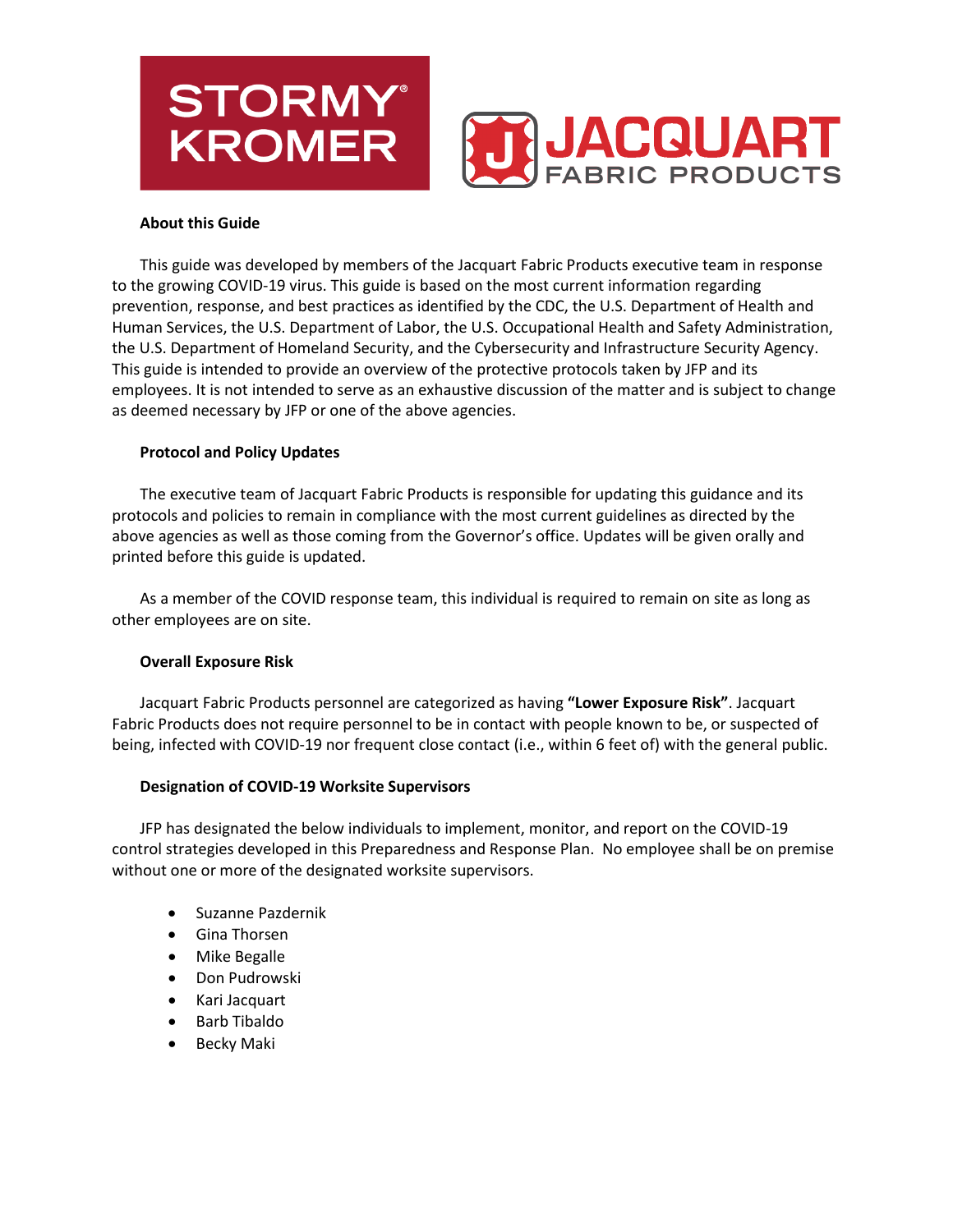# **Employee Safety Training**

In addition to its regular safety training, all JFP employees have received training used to prevent the spread of COVID-19. Trainings include guidelines from the CDC, OSHA, and other relevant sources. Training is both oral and in writing displayed throughout the facility in languages that all employees can understand. Figures 1 and 2 below are such examples of material that can be found throughout JFP. In addition to the above, there are daily reminders announcement over the intercom each morning and afternoon.



**Figure 1** Figure 2



## **Hand Washing and Sanitizing Options**

There are two main kitchen sinks in each of the breakrooms for washing of hands and there are 4 total bathrooms in JFP 1 for proper hand washing and 10 individual bathrooms with individuals sinks in JFP 2 for handwashing. JFP also has one main hand sanitizer station in each of the buildings in a readily accessible area in addition to multiple bottles in each department.

JFP employees are required to wash their hands with soap and water for at least 20 seconds under the following circumstances at a minimum:

- After using the restroom, but before exiting the restroom
- Before handling food or appliances in the employee breakroom
- Before returning to work after eating
- After removing PPE
- After performing cleaning and sanitizing functions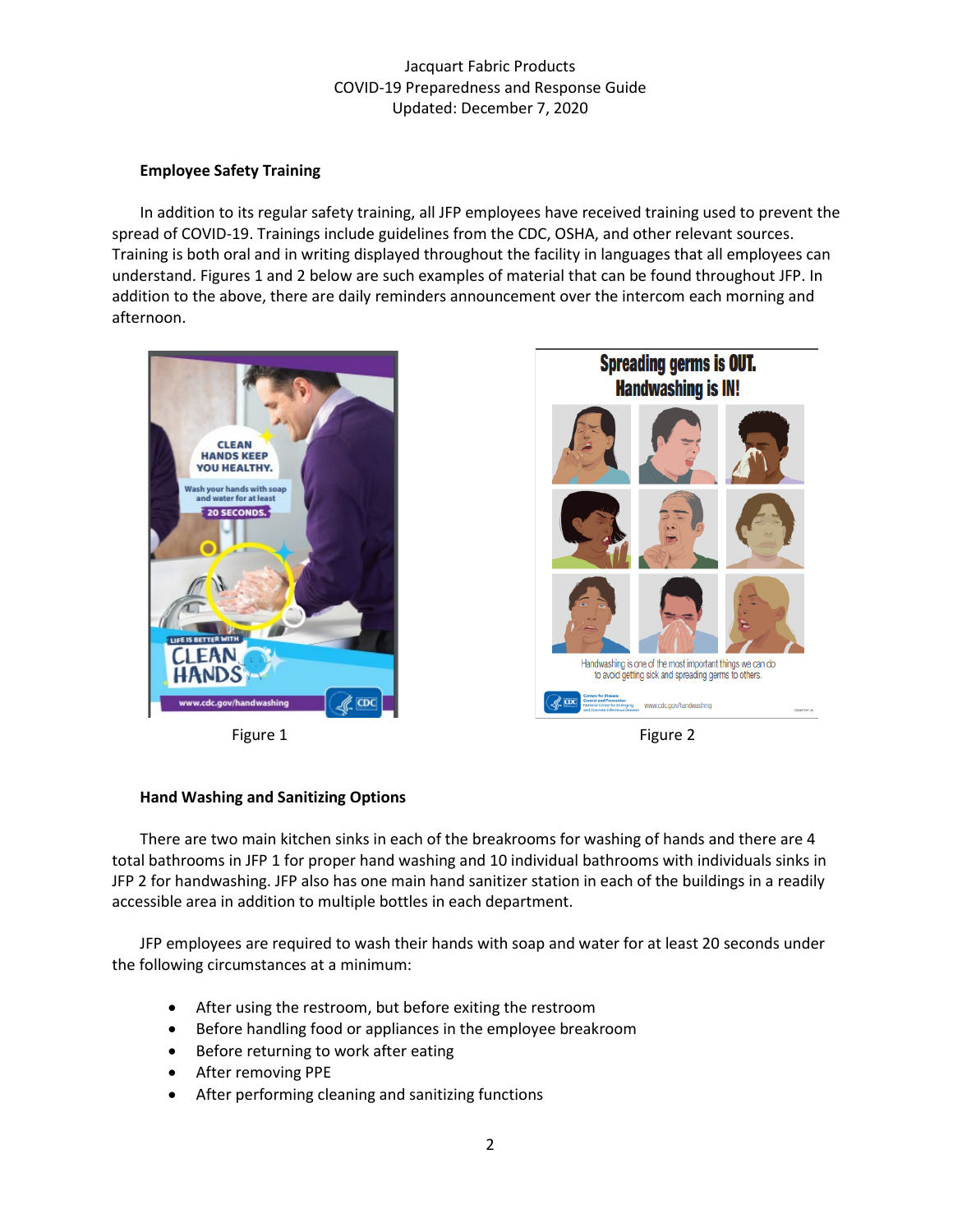- After handling an outside delivery
- After coughing and/or sneezing or blowing one's nose
- Before and after using any shared tools/computers/phones

### **Personal Protective Equipment**

Jacquart Fabric Products employees all have access to PPE for personal use. This PPE includes washable face masks, disposable gloves, and safety glasses. All employees have been trained in the proper usage, cleaning, and disposal of all PPE.

All employees are required to wear a mask and safety glasses when working or walking through areas that are in production of medical equipment and personal protective equipment.

### **Facility Cleaning and Sanitizing**

Jacquart Fabric Products has increased cleaning standards from guidance of MIOSHA and the CDC. We have staff in place on a full-time basis that is responsible for maintaining cleaning standards in areas that are readily used by employees as well as surfaces that are frequently touched. These areas/surfaces include breakrooms, restrooms, conference rooms, doorknobs, light switches, community computers, and chair arms.

In the event of a positive COVID-19 case in JFP, the department(s) in which the effected employee was working will be shutdown to allow for proper cleaning and disinfecting of all surfaces within the department. Additional cleaning measures will be taken upon notification of a positive case in all departments and in common areas such as breakrooms and bathrooms. All employees who have been exposed to the effected employee will be required to self-isolate at home as required by current CDC recommendations. Once the CDC quarantine period has been observed and no symptoms appear after the employee(s) will be allowed to return to work.

JFP will maintain anonymity of the individual who has tested positive for COVID-19 but will do it's due diligence in reporting the positive case to the Western Upper Peninsula Health Department as well as notifying any and all employees who may have been exposed to the virus.

#### **Facility Access**

Access to the facility has been limited to authorized visitors, delivery personnel and vendors. All outside personnel are, when feasible, instructed to remain in their vehicles and allow our Warehouse personnel unload any deliveries. Where it is not feasible, those individuals have been directed to remain at the loading/unloading zone, they are not authorized to walk about the facility for any other reason. All outside personnel are required to wear a mask while in JFP. All other guests are instructed to abide by JFP's social distancing measures by maintaining 6 feet and wearing a mask.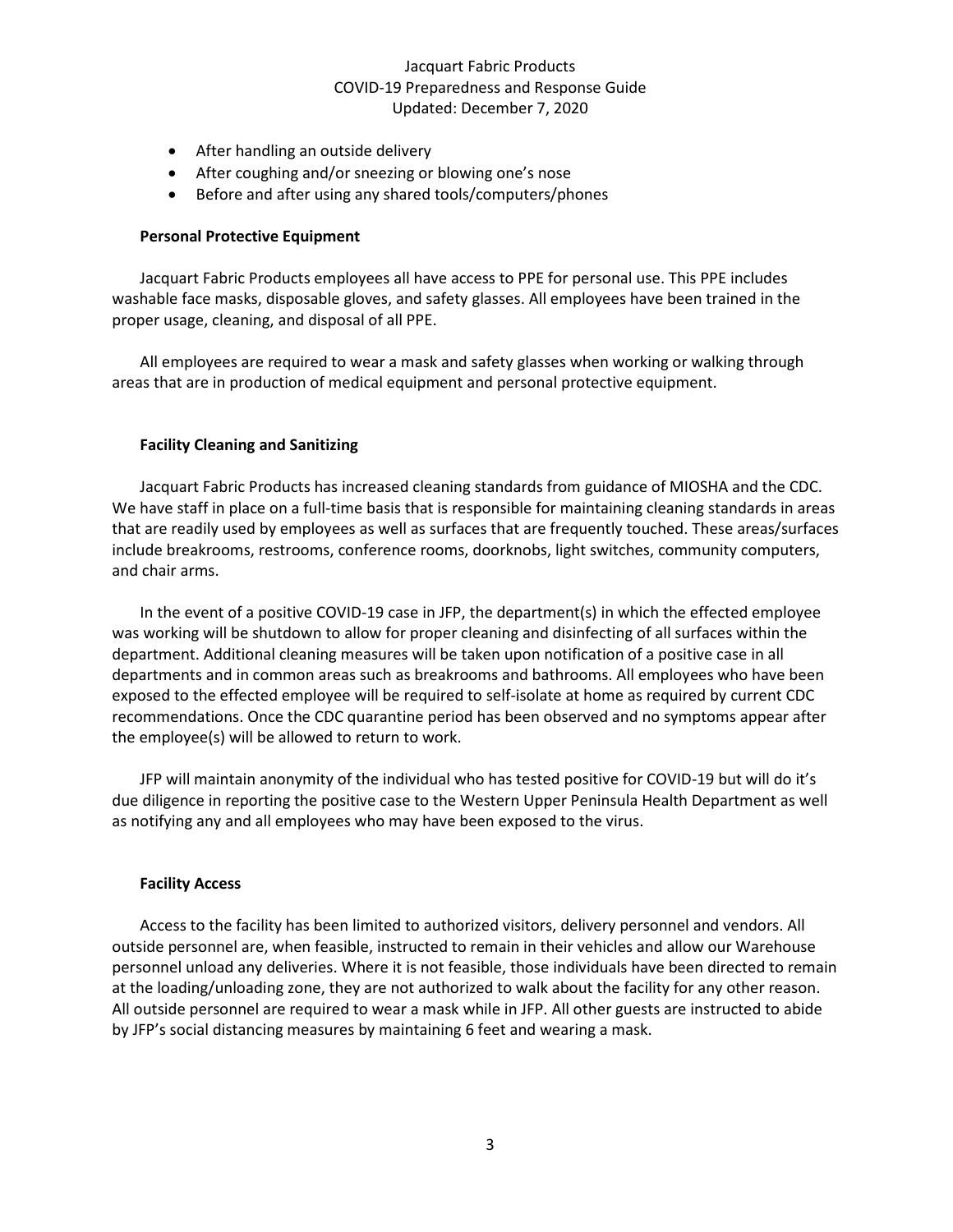All employees have been directed that they are to maintain a 6-foot distance from all outside personnel, no exceptions. Any prior requirement of needing signatures on paperwork has been waived until such time it is deemed safe by state officials to lift the social distance standard of 6 feet.

#### **Designated Entry Points**

All employees are required to go through a health screening before starting work each day. There are two main entry points that are designated to be used for entry at the start and end of each workday. In JFP 1, it is the main lunchroom door and in JFP 2 it is the main front entrance. No entrance is authorized to be used before being cleared for work.

#### **Facility Changes to Accommodate Proper Social Distancing**

All work areas have been moved to accommodate the 6-foot standard. All employees have been instructed to maintain 6 feet from each other. Currently there is no production that doesn't require the 6-foot standard. Where it is not feasible for production to maintain 6 feet from each other, additional cleaning/safety standards will be set forth.

Employee breaks have been altered to allow everyone to maintain social distancing from one another. At any point that employees are too crowded, additional measures will be taken.

## **Operational Changes**

All manufacturing within JFP has resumed normal production within the safety guidelines issued in this plan. All production and distribution work are to remain on site and is not available to be moved remotely in any way due to equipment and resources needed. Those individuals working directly in those departments are to report in person like normal.

Our retail store is open to the general public beginning June 3, 2020.

We are also requiring all customers to wear a mask, maintain social distancing of 6 feet, and to stay home if they are exhibiting symptoms of COVID-19. We are still making available curbside delivery. We have also closed our bathrooms to the general public, reduced the amount of changing rooms available to prevent any congestion in the store and have marked proper social distances for check out purposes.

In addition to extra precautions in our retail store we have continued to suspend all factory tours until such time it is deemed safe by state and local health officials to resume tours.

#### **Travel Policy**

Unless authorized by the executive team, all work-related travel has been suspended.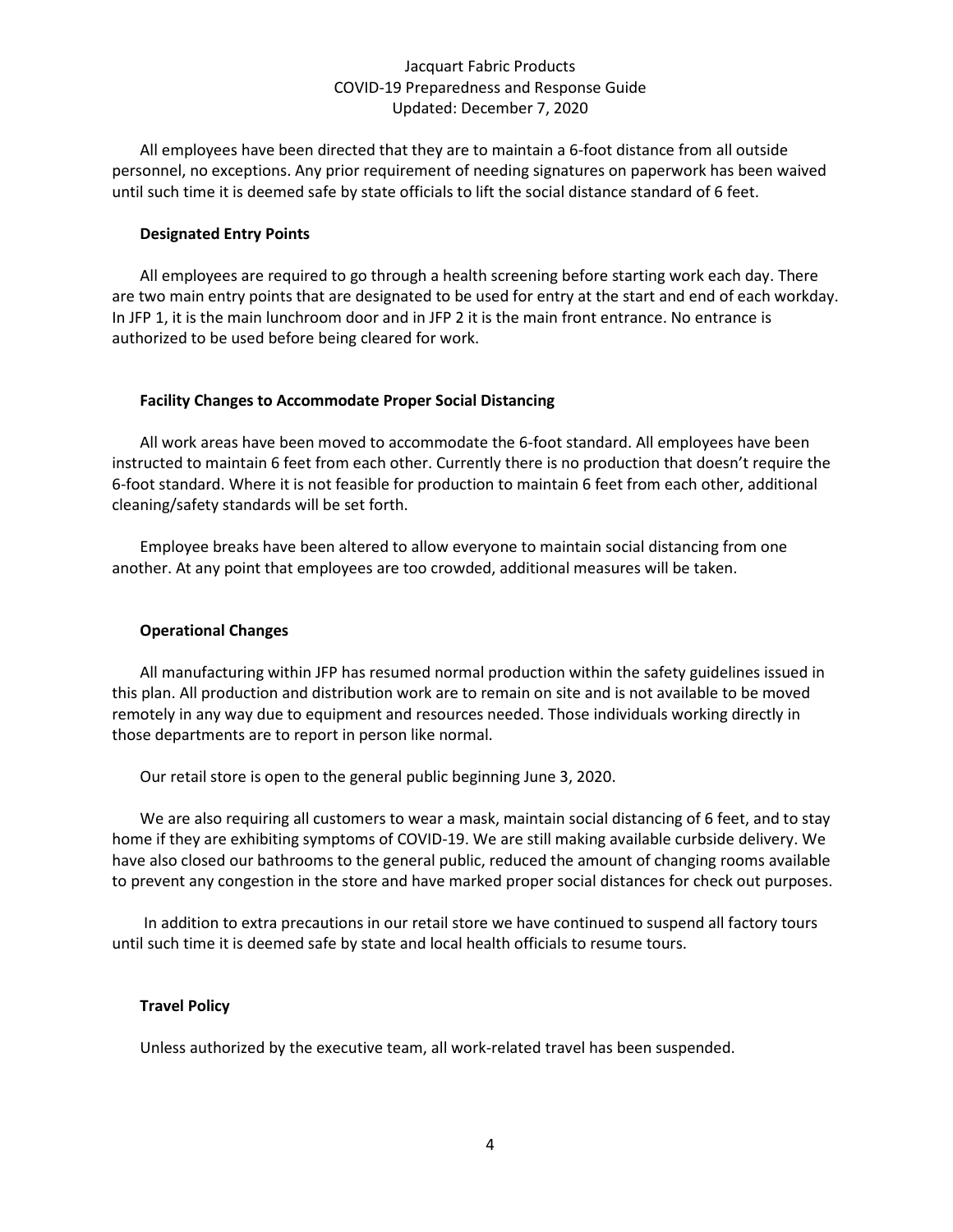## **Remote Work Policy**

This company policy includes the measures we are actively taking to mitigate the spread of coronavirus. In the interest of protecting employee health & safety and proactively slowing the spread of the COVID-19 virus, Jacquart Fabric Products has implemented an emergency remote work plan following MIOSHA Emergency Rules dated 10/14/2020 stating "the employer shall create a policy prohibiting in-person work for employees to the extent that their work activities can feasibly be completed remotely."

To this end, all employees are expected to employ the practice of working at home, instead of working at the primary place of work (e.g. the office), unless otherwise specified below.

Jacquart Fabric Products reserves the right to terminate or extend the emergency remote work plan at any time given the constantly evolving nature of the COVID-19 situation. Employee compensation, benefits, work status, and work responsibilities will not change because of the emergency remote work plan.

This COVID-19 company policy is subject to changes with the introduction of additional governmental guidelines. If so, we will update you as soon as possible by email.

## **Emergency Remote Work Guiding Principles**

In implementing emergency remote work Jacquart Fabric Products has followed these principles:

- If the business needs to change, emergency remote work logistics may change.
- The program will be transparent to all employees.
- The program will be consistently applied to all eligible employees.

All full time or part time employees whose work can be done, even partially, without a physical presence in the workplace must be done remotely.

At times roles within Jacquart Fabric Products shift during various peak seasons. These various times of the year require that individuals in roles that are suited to be remote, shift to roles that require them to be onsite and work directly in production or our distribution center. At those times, these individuals will need to remain onsite.

Not all roles are suited to remote work because they require extensive use of onsite resources, hands-on service, or other business operations; or it is not feasible for the employee to work remotely. The following roles are not eligible for remote work and are still expected to work onsite following all policies and procedures outlined in our remote work policies: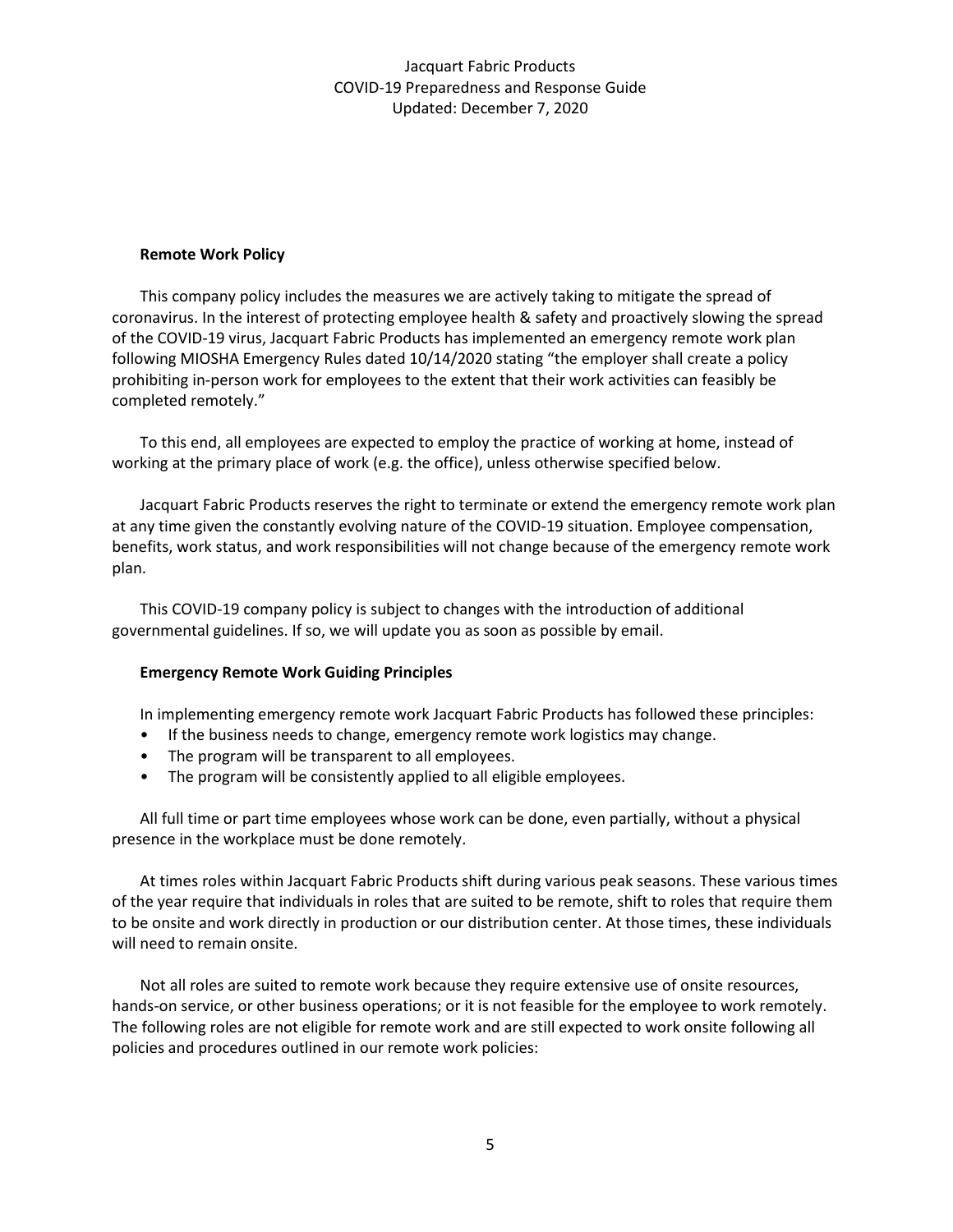- Customer Service, Accounting, and Payroll: The confidential nature of the information these individuals handle including customer credit card information, payroll information and SSN causes a security threat if this information is accessed outside of the worksite and there is a breach on their home networks. In addition, customer service is required to fill in our retail store for lunch breaks that require them to remain in person.
- Human Resources Manager: As a member of the COVID response team and the main contact for employees to report COVID symptoms or contact tracing, this individual is required to remain on site as long as other employees are on site. Additional duties require this individual to work directly in production.
- Product Development and Design Manager: Direct access to production and product that is onsite is needed to perform main job duties.
- Purchasing Manager: Job duties require access to onsite resources including PO's that are not maintained online.
- Retail Store Manager: This individual is required to interact with members of the public who are purchasing SK products.
- IT Support: This individual is responsible to ensure that the network is working for all remote and on site employees which requires the use of onsite equipment.
- Digitizing/Photography: This individual is required to be onsite for the use of onsite equipment and software in order to complete his primary job duties.
- COO: Job duties require direct access to production in order to solve issues on the floor.
- President: As a member of the COVID response team, this individual is required to remain on site as long as other employees are on site.
- CEO: Job duties require direct oversight of the facility and its employees. Additional duties require this individual to work directly in production.

The number of hours the employee is expected to work per day, or per pay period, will not change because of the emergency remote plan. Employees are required to work during the core hours which is an 8-hour period between 7am and 5pm.

Employees are not required to submit time sheets, but all hourly employees are required to clock in and out as if they are working onsite. If timeclock is not available, they are to email their supervisor the hours of which are worked.

Employees are required to be available by phone, chat, videoconference during scheduled hours, except for the lunch period.

If an employee is ill while the emergency remote plan is in place, follow Jacquart Fabric Products attendance notice and reporting procedures. Non-exempt employees must report hours worked and use sick leave or vacation for hours not worked.

The employee's offsite, work location is to be considered an extension of the primary Jacquart Fabric Products work location. The employee is responsible for compliance with health and safety regulations while working in their home office. The employee promises to maintain safe working conditions at the secondary work location and to practice the same safety habits in the designated secondary workspace as in their primary workspace.